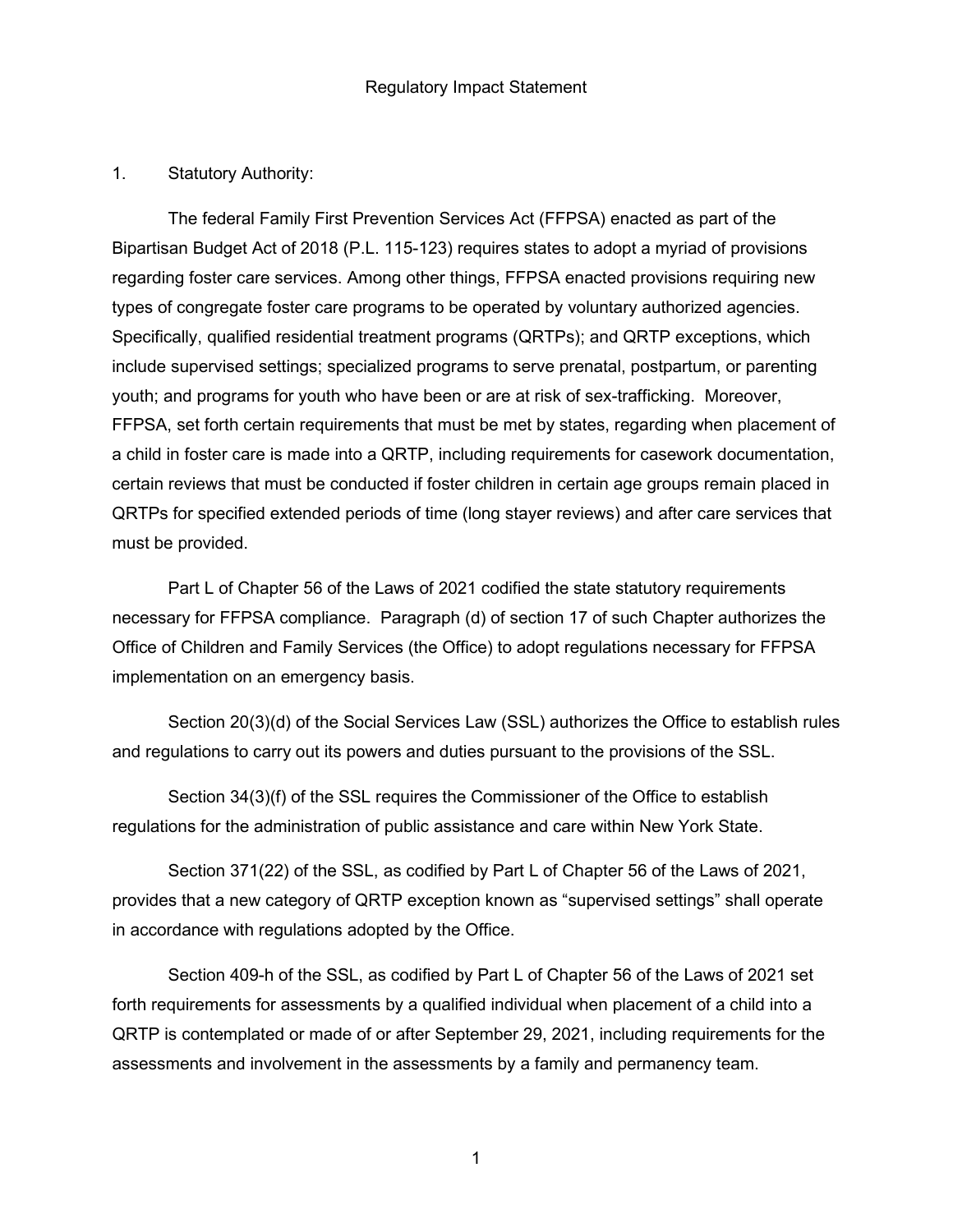Section 462(1)(a) of the SSL requires OCFS to adopt regulations concerning standards of care, treatment and safety applicable to all facilities exercising care or custody of children.

### 2. Legislative Objectives:

Chapter 436 of the Laws of 1997 created the Office to take on the functions, powers, duties and obligations in the SSL concerning foster care, adoption services, adoption assistance, child protective services, preventive services for children and families, services for pregnant adolescents, day services, and other services and programs identified in Article 6 of the SSL regarding the care and protection of children and under the structure and authority of Article 2 of the SSL.

The objective of Part L of Chapter 56 of the Laws of 2021 was for New York State to come into compliance with FFPSA and for children in foster care to be served in the least restrictive setting that may appropriately meet their needs.

This proposed rule would comply with federal statute, allowing localities to retain IV-E funding.

The provisions cited above clearly provide the Office with the authority to create this regulation and to do so on an emergency basis.

#### 3. Needs and Benefits:

This rule would adopt provisions and standards necessary to operationalize compliance with FFPSA and the corresponding state legislation related thereto (Part L of Chapter 56 of the Laws of 2021.

These regulations, among other things, would adopt robust requirements regarding the health, safety, and programmatic standards for prospective QRTP and QRTP exception programs to obtain and maintain operating certificates from the Office as are necessary to provide these types of residential services to children. These regulations would also put in place measure, consistent with state and federal law, to reduce placement of children in foster care into higher levels of care when it is determined that the needs of the child can appropriately be met in a less-restrictive setting.

2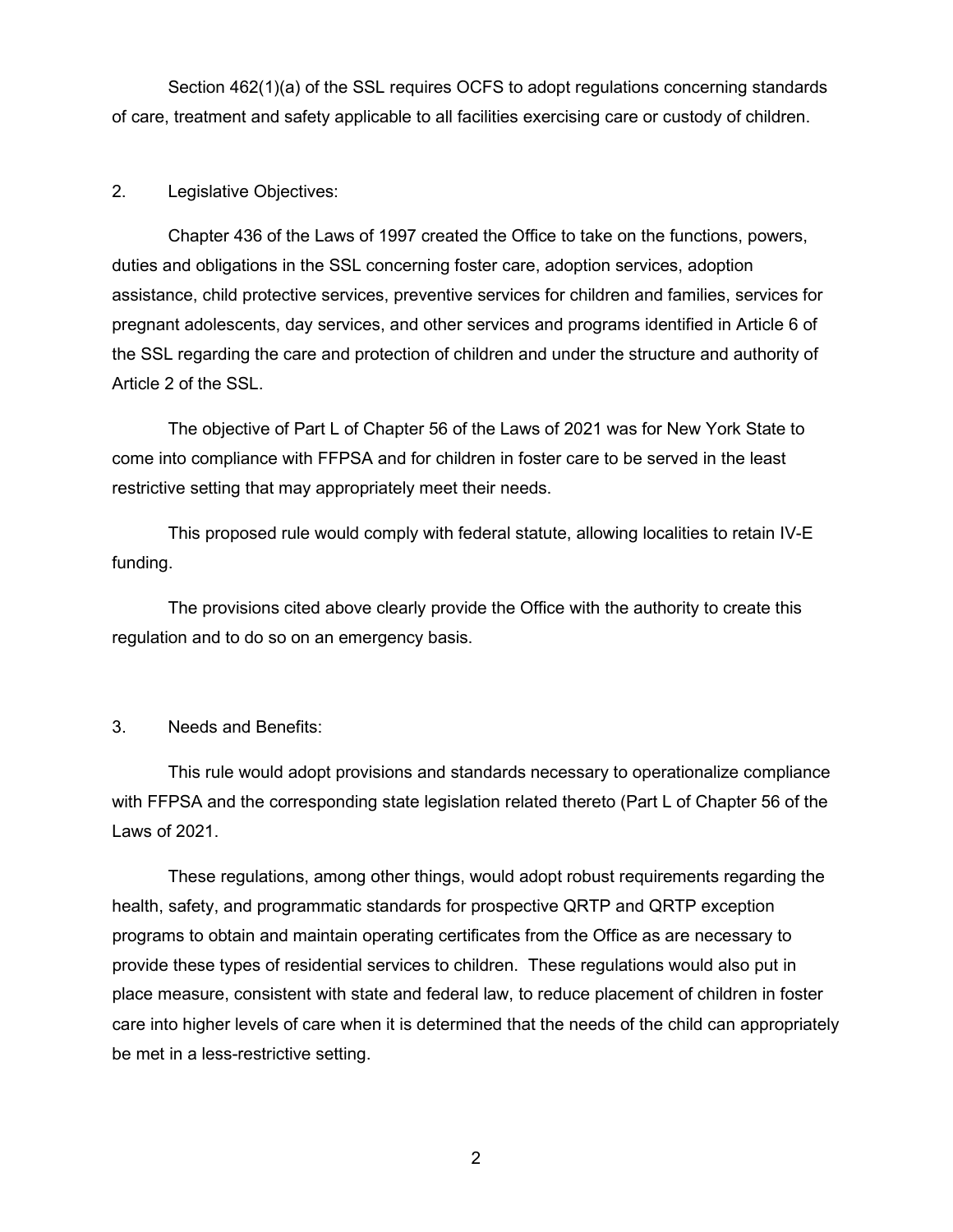Adoption of these regulations are necessary for New York to continue to receive federal Title IV-E reimbursement. Such federal funding stream presently provides reimbursement for various eligible child welfare related expenditures.

#### 4. Costs:

Failure to adopt these regulations may result in a loss of the ability for New York to receive any federal Title IV-E reimbursement. This funding stream provides approximately \$600 million annually in federal reimbursement to New York State and local governments (counties and New York City).

# 5. Local Government Mandates:

These regulations adopt various federal mandates that local departments of social services (LDSS) must meet in order for New York State and local governments to continue to receive federal Title IV-E reimbursement (approximately \$600 million annually). In accordance with state and federal law, these regulations would adopt mandates for LDSS regarding when placement of a child into a QRTP is contemplated or made on or after September 29, 2021, including requirements regarding: conducting an assessment in accordance with SSL section 409-h; the role of the family and permanency team; case record documentation; long stayer reviews; and after care and discharge planning.

### 6. Paperwork:

The proposed regulations would require the LDSS to document certain information in the case contact notes related to the formation and involvement of the family and permanency team, for all children placed in a QRTP. Moreover, the proposed regulations require the LDSSs document specified information for "long stayer reviews" where children in foster care remain in QRTPs for extended periods of time.

3